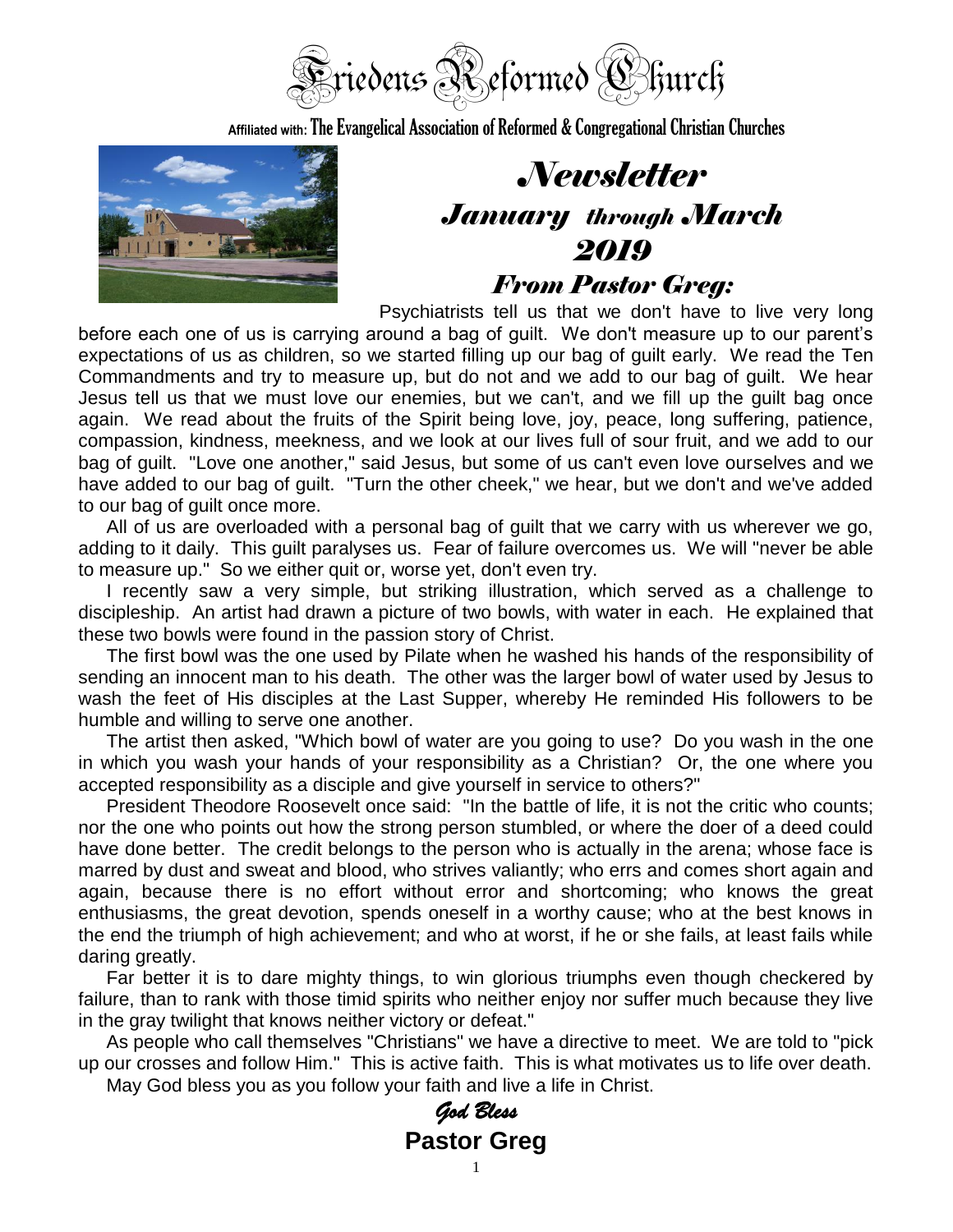#### *From the Financial Secretary:*

To give a **contribution** to Friedens Reformed Church, you can put your cash in a **contribution envelope** and place it in the offering plate. Another way to make a **contribution** is to write **"contribution"** in the memo line of your check and simply place it in the offering plate. Contributions may also be mailed directly to the Financial Secretary. Any and all checks placed in the offering plate that **DO NOT** have **"contribution"** written in the memo line will go towards **offering**. On the Sundays that are designated as **Benevolent Sunday or Building Fund Sunday**, any undesignated funds will be placed in these specific funds. If you would like a receipt for your contribution at the end of the year, you **must** use the contribution envelopes. If you have any questions, please contact Brenda Stoebner, Financial Secretary, at 605-935-6689.

#### *Future Events:*

#### *In October 2018:*

| October | $7th$ , 2018     |                                                                                                         | Worship Service [Sacrament of the Lord's Supper] | @ 10:00am  |
|---------|------------------|---------------------------------------------------------------------------------------------------------|--------------------------------------------------|------------|
| October |                  | 7 <sup>th</sup> , 2018 Christian Education Sunday                                                       |                                                  | @10:00am   |
| October |                  | $7th$ , $14th$ , $21st$ , $28th$ Worship Services                                                       |                                                  | @ 10:00am. |
| October |                  | $3rd$ , 2018 Consistory Meeting                                                                         |                                                  | @ 8:00pm   |
| October |                  | 3rd, 10 <sup>th</sup> , 17 <sup>th</sup> , 24 <sup>th,</sup> 31 <sup>st</sup> , 2018 Confirmation Class |                                                  | @ 4:00pm   |
| October |                  | $10th$ , 2018 Friedens Foundation                                                                       |                                                  | @ 7:30pm   |
| October |                  | 10 <sup>th</sup> , 2018 Friedens Women's Guild                                                          |                                                  | @ 7:30pm   |
| October | $21^{st}$ , 2018 | <b>MISSION FEST</b>                                                                                     |                                                  |            |

### *In November 2018:*

| November |                                                                                                  | 4 <sup>th</sup> , 2018 Worship Service [Sacrament of the Lord's Supper] | @ 10:00am         |
|----------|--------------------------------------------------------------------------------------------------|-------------------------------------------------------------------------|-------------------|
| November | $4th$ , $11th$ , $18th$ , $25th$ 2018 Worship Services                                           |                                                                         | @ 10:00am         |
| November | $7th$ , 2018 Consistory Meeting                                                                  |                                                                         | $@8:00 \text{pm}$ |
| November | 7 <sup>th</sup> , 14 <sup>th</sup> , 21 <sup>st</sup> , 28 <sup>th</sup> 2018 Confirmation Class |                                                                         | @ 4:00pm          |
| November | $11th$ , 218 Veterans Day                                                                        |                                                                         |                   |
| November | 14 <sup>th</sup> , 2018 Friedens Women's Guild                                                   |                                                                         | @ 7:30pm          |
| November | 21 <sup>st</sup> , THANKSGIVING EVE SERVICE                                                      |                                                                         | @ 7:30pm          |

#### *In December 2018:*

| December | $2nd$ , 2018 Worship Service [Sacrament of the Lord's Supper]                                          | @ 10:00am  |
|----------|--------------------------------------------------------------------------------------------------------|------------|
| December | $2nd$ , 9 <sup>th</sup> , 16 <sup>th</sup> , 23 <sup>rd</sup> , 30 <sup>th</sup> 2018 Worship Services | @ 10:00am. |
| December | $5th$ , 2018 Consistory Meeting                                                                        | @ 7:30pm.  |
| December | 4 <sup>th</sup> , 2018 Friedens Women's Guild                                                          | @ 7:30pm.  |
| December | 5 <sup>th</sup> , 12 <sup>th</sup> , 19 <sup>th</sup> , 26 <sup>th</sup> 2018 Confirmation Class       | @ 4:00pm   |
| December | 24 <sup>th</sup> , 2018 Christmas Eve Service                                                          | @ 7::00pm  |
| December | $25th$ , 2018 Christmas Day Service                                                                    | @ 10:00am  |